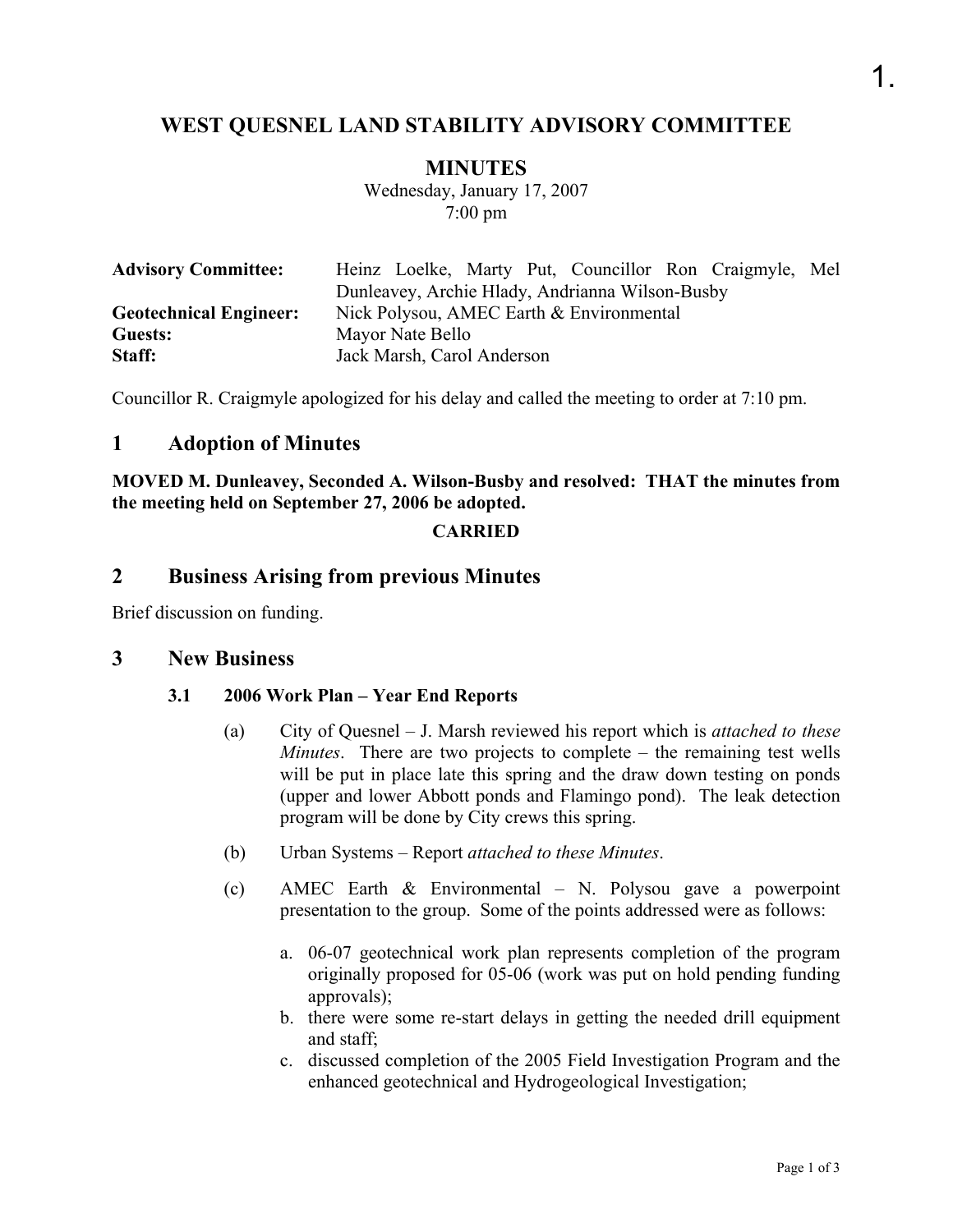- e. analysis and reporting which will include feasibility, targets and layout for the trial dewatering program.
- (d) Communications Mayor Bello is concerned with communications. There is a delay in the original program plan now and he asked if we have informed the public. He would like to know what the message is going to be now? Council has promised that a delegation would be visiting Victoria this year to "shake things up". Mayor Bello noted that we need to do something positive, something we can report on. R. Craigmyle says the City needs faith in the process. We need to complete the program and then begin the trial testing.

On positive notes to the public – discussion on whether to identify the "safer" areas through kinematics.

See timeline in AMEC report for Council to proceed with their request for funding (lobbying).

## **3.2 Mail Out WQLS Update to Residents**

- (a) Specified area or city wide mailout ALL City residents.
- (b) Date Early February as soon as possible.
- (c) Content make a list of the reasons the project/program has been delayed; outline the status of the program to date; include a schedule of work to do; timeline for lobbying efforts; financial update; reiterate current building restrictions – J. Marsh to discuss the restrictions with Ray Seiders, Building Inspector – it is the City's hope and desire to relieve the building restrictions; make a note of the equipment already in place.
- **3.3 Property Assessments** (M. Put) A note that the property assessments in the area have gone up.
- **3.4 Geotechnical Assessments of Slope Stability / 2006 BC Building Code**  N. Polysou explained.
- **3.5 Real Estate Statistics** (A. Hlady) Reviewed the printouts. He noted that the area "outside of the landslide" was for West Quesnel only.

## **4 Other Business**

**Property Compensation** – Assistance from the Government – J. Marsh will research precedent programs i.e. Kamloops and report at next meeting.

1.